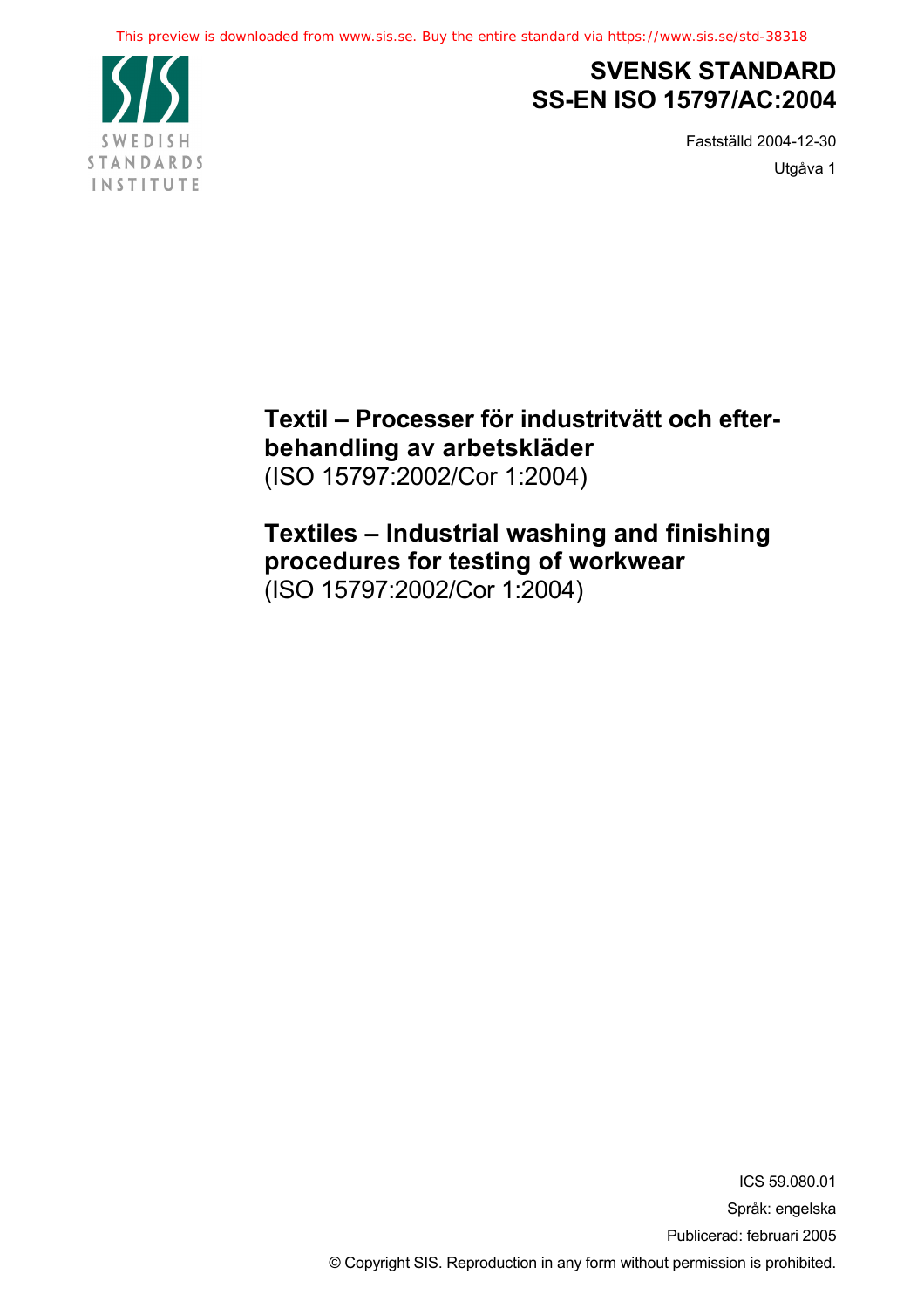Europastandarden EN ISO 15797:2004/AC:2004 gäller som svensk standard. Detta dokument innehåller den officiella engelska versionen av EN ISO 15797:2004/AC:2004.

The European Standard EN ISO 15797:2004/AC:2004 has the status of a Swedish Standard. This document contains the official English version of EN ISO 15797:2004/AC:2004.

Upplysningar om **sakinnehållet** i standarden lämnas av SIS, Swedish Standards Institute, telefon 08 - 555 520 00.

Standarder kan beställas hos SIS Förlag AB som även lämnar **allmänna upplysningar** om svensk och utländsk standard. *Postadress*: SIS Förlag AB, 118 80 STOCKHOLM *Telefon*: 08 - 555 523 10. *Telefax*: 08 - 555 523 11 *E-post*: sis.sales@sis.se. *Internet*: www.sis.se